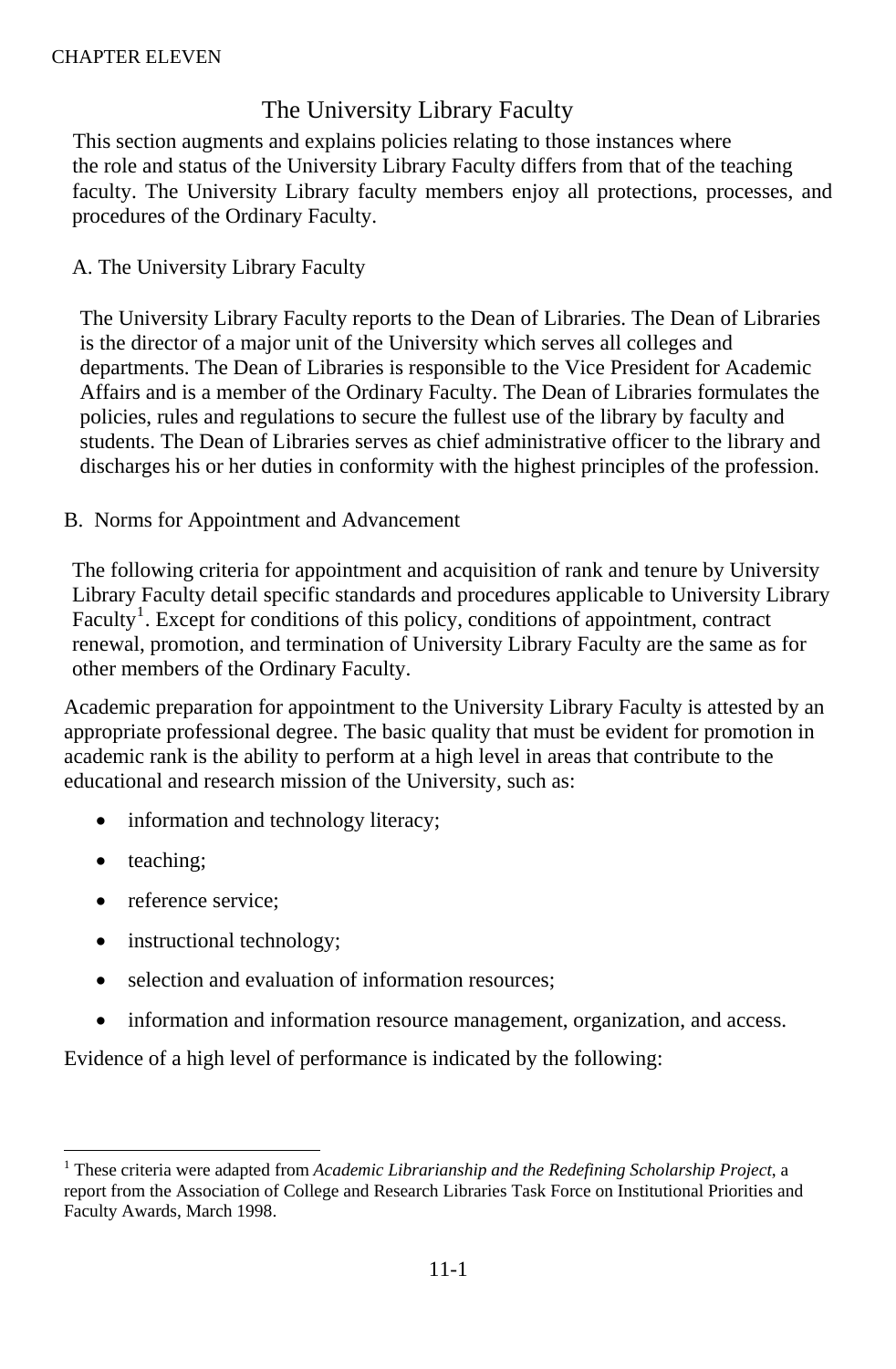- Leadership in providing excellent programs and services that serve the needs of library users and promote the educational mission of the University. Anticipation of and response to trends in higher education.
- Contributions to the educational function of the University and to the general welfare of students through active participation on committees, taskforces, etc.
- Activities related to inquiry or research: publications in professional and scholarly journals as well as alternate forms of publications; presentation of papers; review of books and other literature; consulting; service on a task force of experts, review committee or similar body; participation in continuing education.
- Contributions to the advancement of the profession by active participation in the professional and learned societies.

The Library Rank and Tenure Committee will make recommendations for promotion and tenure for the University Library Faculty to the Dean of Libraries, who will append his or her recommendations and forward these to the Provost and Vice President for Academic Affairs for final review.

Promotion to the ranks of Assistant Professor, Associate Professor, and Professor requires a record of successful fulfillment of the norms for promotion in academic rank.

#### 1. Instructor

As all University Library faculty must possess the terminal degree, University Library faculty are ordinarily appointed to the rank of Assistant Professor. Under extraordinary circumstances, the Dean of Libraries may choose to appoint at the rank of Instructor. Appointment to the rank of Instructor ordinarily presupposes the following qualifications:

- a. possession of the master's degree from an American Library Association accredited school of librarianship or appropriate professional degree;
- b. possession of adequate training and preparation as evidenced by educational and/or professional experience;
- c. potential for progress toward Assistant Professorship according to the ordinary norms.

The appointment is for one year and may not be renewed more than three times. Failure to qualify for promotion to the rank of Assistant Professor in the third year of service constitutes notice of termination. If promotion occurs during the fourth year of service, another contract may be offered.

2. Assistant Professor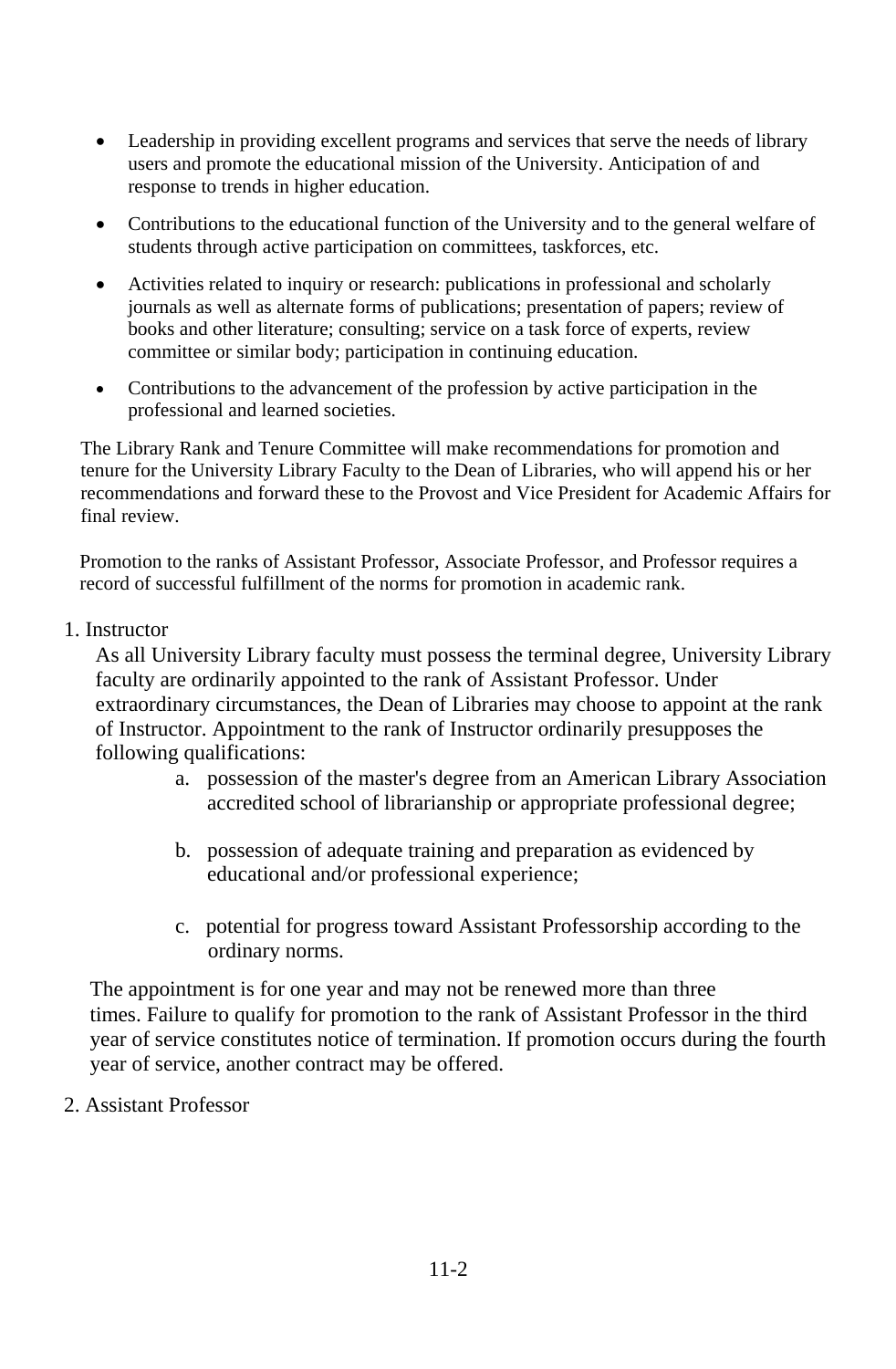Ordinarily, Assistant Professor is the beginning rank for those faculty members who have the terminal degree or its equivalent<sup>[2](#page-2-0)</sup>. Appointment to this rank presupposes evidence of professional experience appropriate to the position and the possession of those qualities of leadership, competence and character.

Promotion or appointment to this rank ordinarily presumes these qualifications:

- a. evidence of satisfactory performance of professional responsibilities;
- b. evidence of ability for professional activity and scholarship;
- c. evidence of ability to contribute to library programs and services;
- d. evidence of ability for active involvement in University and/or community affairs;
- e. evidence of continuing professional growth and maturity.
- 3. Associate Professor

 $\overline{a}$ 

Ordinarily, an Assistant Professor who has completed at least three academic years of service at this university or one of equal standing and who possesses the terminal degree and professional experience appropriate to the position, merits consideration in the fourth year for promotion to the rank of Associate Professor in the fifth year. Candidates for promotion shall excel in the following three areas:

- a. Librarianship or professional responsibilities
	- Clear evidence of excellence in the execution of primary professional responsibilities;
	- Clear evidence of leadership in library and University initiatives;
	- Ability to plan, initiate, and implement new library programs;
	- Clear evidence of a focus, regarding both library collections and services, on the needs of library users, and promotion of the educational mission of the university;
	- Evidence of awareness of current trends in librarianship and higher education, and the ability to apply this knowledge to library programming and planning.
- b. Scholarship and professional activities
	- Active scholarship as evidenced by (but not limited to): books or monographs of scholarly research; articles in recognized learned

<span id="page-2-0"></span> $2$  Normally, any person appointed to the University Library Faculty must have the appropriate professional degree. The terminal degree for librarians is a master's degree from a program accredited by the American Library Association or its equivalent. Possession of a graduate degree in a subject field, where such subject competence is of greater importance for the position concerned than formal training in librarianship, may substitute for the professional degree (e.g., a media specialist)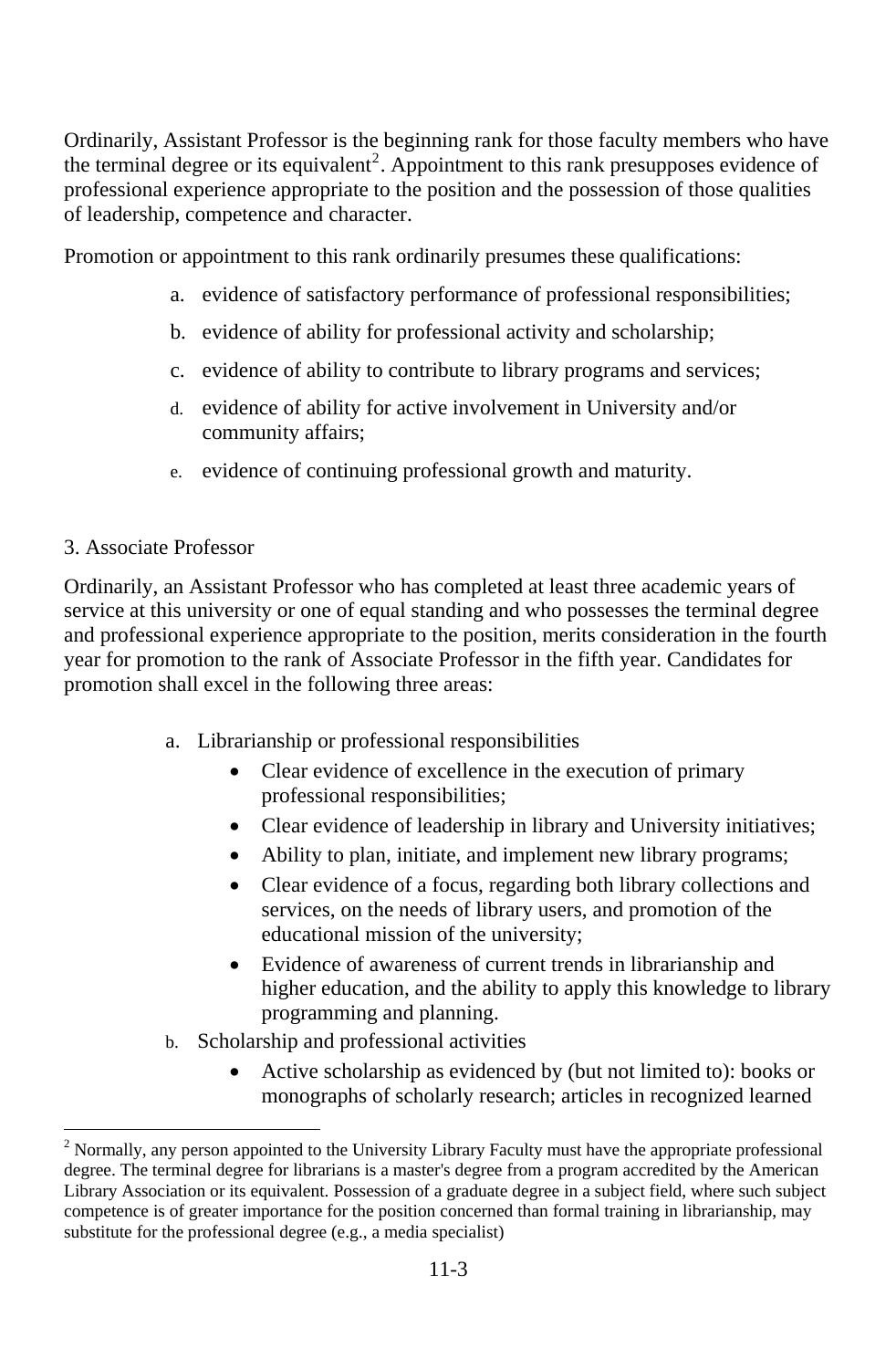journals; papers read at meetings of library professional organizations or other relevant professional organizations; service on panels of experts; or

- Professional activities such as service to library or other professional organizations.
- c. University and community service
	- Service to the community as evidenced by (but not limited to):
		- contributions to the general welfare of the students through mentoring, and through service to student organizations and activities;
		- service to the community at large, when such aid is meaningfully related to the accomplishment of Loyola University New Orleans ' goals, or furthers professional academic pursuits; or
		- contributions to the general welfare of the library or University, primarily through work on committees.

# 4. Professor

A member of the University Library Faculty who has rendered distinctive and outstanding service in librarianship or in other professional endeavors and to the library may be considered for the rank of Professor. Promotion to this rank is not recognition of seniority but of distinction in librarianship, scholarship, and service. Consideration for promotion to the rank of Professor may be given to a person who possesses the following qualifications:

a. ordinarily a minimum of five years in the rank of Associate Professor at this University or one of equal standing;

b. distinguished fulfillment of the requirements of the lower academic ranks;

c. significant contribution to the purposes of the University through outstanding success in librarianship or other professional endeavors, continuing achievement in scholarly and professional activities, and sustained accomplishments in University and community service.

d. recognition as an outstanding member of the University community; and recognition of outstanding involvement in the University and/or community affairs.

# C. Tenure

A member of the University Library Faculty who is a candidate for tenure shall be reviewed according to the procedures set down in Chapter 5, Section B of this Faculty Handbook.